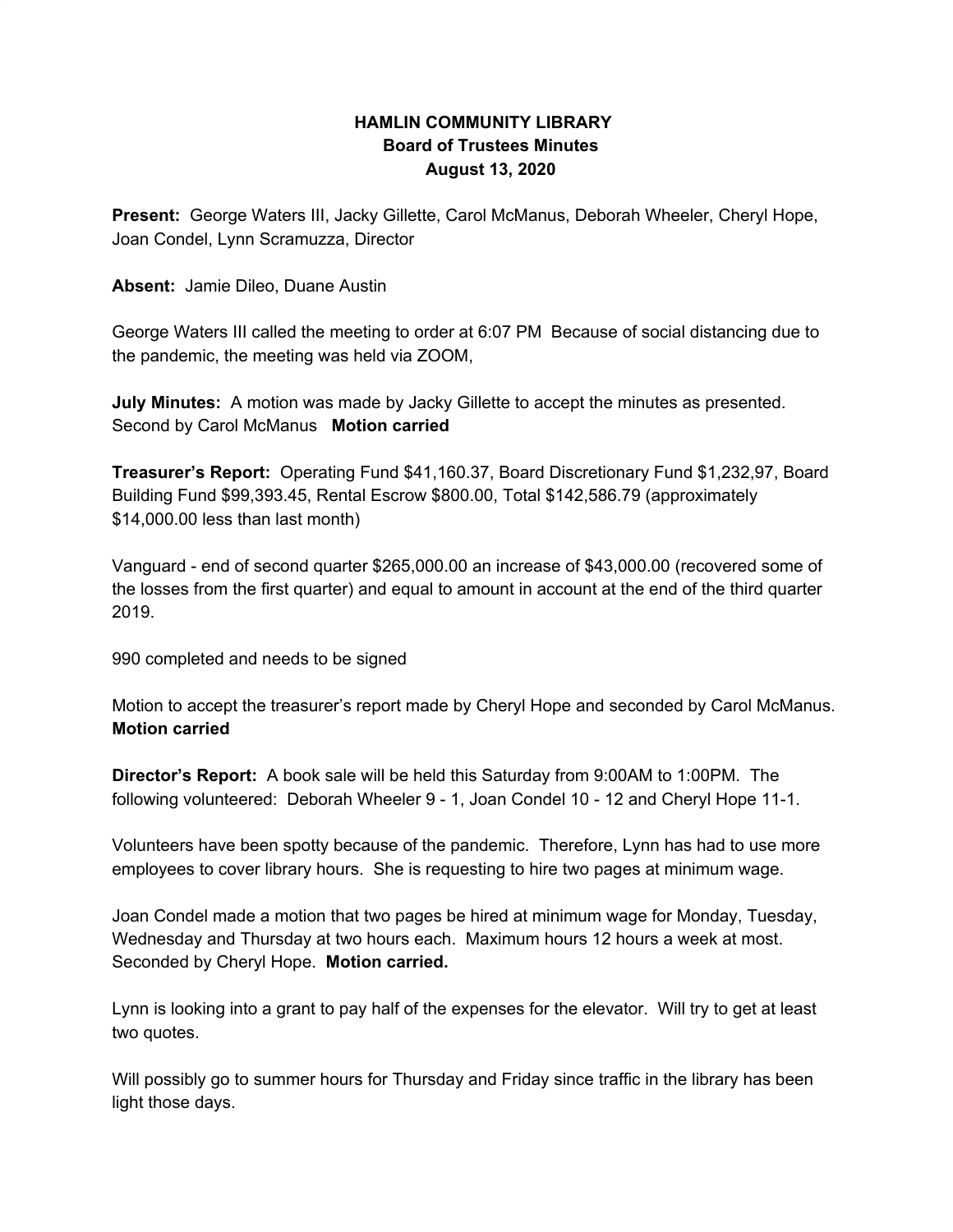Garden project has been very successful and has seen many visitors. One of the bushes has died and Jacky will look into replacing it.

A student at Western Wayne has been updating the library computer plus rebuilding the older computers. He will be using this for his senior project.

## **Physical Buildings and Grounds Report :** No report

**WLA** Meeting to be held on August 24th

**Friend's Report:** Because of a conflict of interest, Robin Marhevka will resign from the Hamlin Community Board and remain an officer with Friend's.

After a discussion it was decided that Carol McManus will write a letter to Robin thanking her for her service. A motion was made by Deborah Wheeler and seconded by Cherly Hope that the letter be sent to Robin.

The Memorandum of Understanding was signed successfully by Carolyn Black and Robin Marhevka for Friend's and George Waters III and Jacky Gillette for the library. It will be reviewed annually. An email will be sent explaining how this will work.

Invoices were sent by Robin from 2015 to 2020 in order for the Library to return items that were owned by the Friend's. Carol McManus organized them into a spreadsheet and all that was found was returned.

Any fundraising that will be done by the Friend's needs to be reported to the library board. Transparency of finances must also be reported to the board with a report at the end of the year.

Children's programs are on hold as long as the green phase is in place. Summer reading served fifty-nine children.

**Old Business:** none

**New Business:** board retreat update and new materials have been sent.

Fundraising - Cheryl has been looking into having a movie in the back lot. The board may have to purchase a license for approximately \$300.00 which is good for a year. Possible drive in maybe in mid September with popcorn for sale.